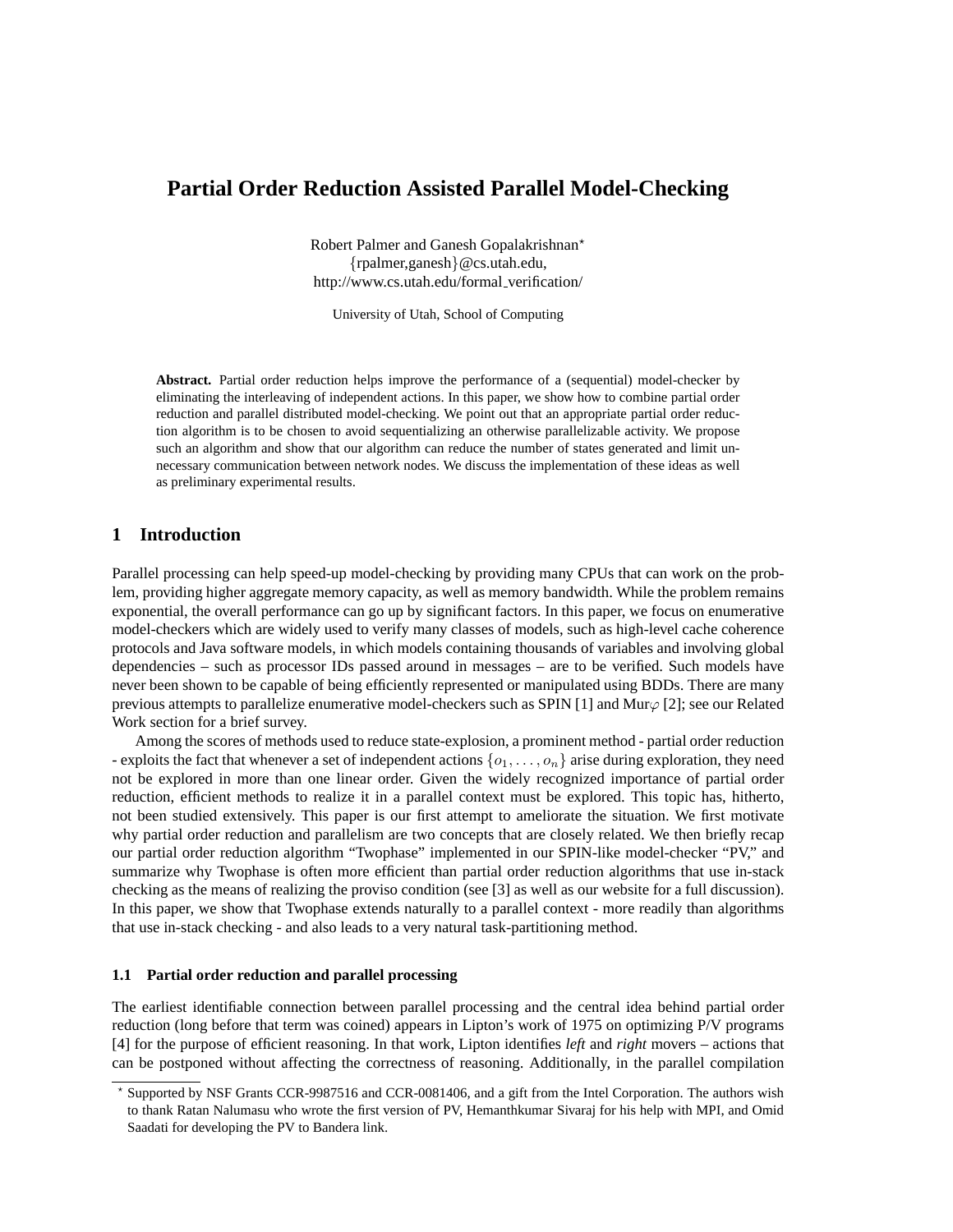literature (e.g., [5] for an example), it has been observed that by identifying computations that "commute," one can schedule these computations for parallel evaluation without interference.

Despite the above connections, if a partial order reduction algorithm involves a sequentializing step, it can significantly reduce available parallelism. Such a sequentializing step is present in current partial order reduction algorithms such as the one used in SPIN [6,7]. This is the *in-stack*<sup>1</sup> check used as a sufficient condition to eliminate the *ignoring* problem (a problem where some process  $P_i$  may be enabled everywhere in a cyclic execution path but never moved along the path, thus causing missed, "ignored," states). Using the 'in-stack' check, if the next states generated by moving a process  $P_i$  result in a state in the global DFS stack, an *ample set* (a commuting set of actions) cannot be formed out of the actions of  $P_i$ . The in-stack check is involved in every step of SPIN's partial order reduction algorithm. In a parallel setting, this could translate into considerable communication to locate the processes over which the stack is spread, perform the in-stack check, and resume the search. For this reason, in past work, a "worst case" assumption is used to gain some limited reductions. The assumption is that any successor state held outside the node is assumed to be currently in the search stack. This insures that the ignoring problem is dealt with, but may cause significant loss in reduction [8].

#### **1.2 Background on Twophase**

We created Twophase after realizing that SPIN's algorithm for partial order reduction can, due to the instack check based proviso, miss out on reduction opportunities [3]. There are also added complications when realizing nested DFS based LTL-x checking [9], as explained in [10] - essentially requiring a 'proviso-bit' to convey information from the outer DFS to the inner DFS.

In contrast to SPIN's algorithm, Twophase is a *much* simpler algorithm, is easier to prove correct, obtains superior performance on a large class of examples, and does not involve any sequentializing steps such as the in-stack check. Twophase works as follows (see Figure 1). Assume that search starts at the initial state  $s_0$ . When the search is at state  $s_i$ , Twophase checks to see whether some process  $P_i$  has a singleton *ample*  $set^2$ . If this is *not* the case, Twophase performs *full expansion* of state  $s_i$  and recursively invokes itself on all the successors (this entire step is called Phase-2). Suppose, however, that there is a *singleton* ample set with respect to process  $P_i$  - essentially,  $P_i$  has a commuting transition  $t_i$ . Then Twophase enters its Phase-1, generates state  $s_i = t_i(s_i)$ , checks for invariants, and if satisfied, continues as follows. If state  $s_i$  has a singleton ample set with respect to process  $P_j$  – meaning that  $P_j$  has a commuting transition  $t_j$  (note that  $P_i = P_j$  is possible) – the execution remains in Phase-1, and Twophase continues at state  $t_i(s_i)$  as it did at state  $s_i$ . While in Phase-1, PV keeps adding the visited states into a visited states set *list*, and checks for re-visitations into *list*. When such a re-visitation is found, Twophase continues with the next process (to see if it has a singleton ample set, as indicated by the goto to NEXT\_PROC in Figure 1). *This avoids the ignoring problem without resorting to an in-stack check.* Finally, when there is no process with a singleton ample set at state s, Twophase returns from the call to phase1, adds *list* to the hash table, and invokes itself recursively for each successor of s, as explained under ''Phase 2: Classic DFS''.

The algorithm of Figure 1 can be suitably modified for nested DFS based LTL-x model-checking. In doing so, it does not require the proviso-bit to convey information from the outer DFS to the inner DFS. While this issue is not germane to this paper where we pursue only safety model-checking, a later extension of Twophase for LTL-x in a parallel setting would reap the benefits of its simplicity.

While in Phase-1, Twophase offers *three* distinct selective state-caching options that decide which of the states are added to list:

- SaveAll: This option says turn off state-caching. All states generated in Phase-1 are added to  $list$ .
- SaveBackEdge: This option says enter a state  $s_l = t_k(s_k)$  into list only if in going from  $s_k$  to  $s_l$ , a ranking function – for example, the value of the control state – decreases. This option obtains nearly the full benefit of selective state caching, and does not suffer from *ignoring*.

<sup>&</sup>lt;sup>1</sup> "The" in-stack check is a misnomer - this check is done differently for safety-preserving and liveness-preserving reductions. To simplify things, we ignore such variations.

 $2$  Note that the singleton ampleset condition is exactly the one needed for CTL\*-x preserving reductions.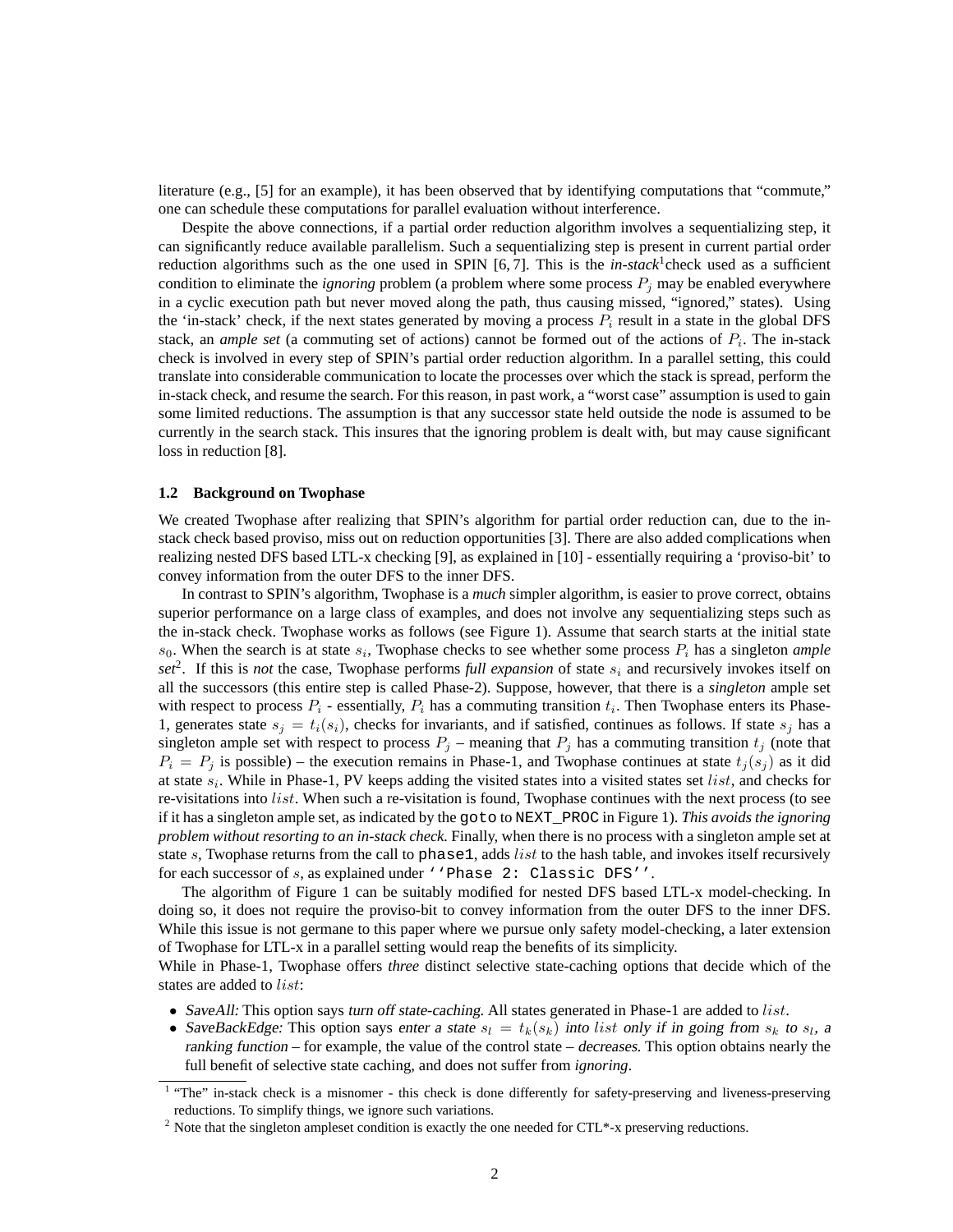```
model_check() {
  V_r := \phi; /* Hash table */
  Twophase(initial_state);
}
phase1(in) {
  local olds, s, list;
  s := in;list := \{s\};foreach process P do
    while (singleton ampleset(s, P)) if s\not\in V_r then
      /* Let t be the only enabled
       * transition in P at s */
      olds := s;
      s := t(olds);
      if (s \in list)goto NEXT_PROC;
      end if
      list := list + \{s\}; |1|
    end while;
    NEXT_PROC: skip
  end foreach;
  return(list, s);
}
                                      Twophase(s) {
                                        local list;
                                        /* Phase 1 */(list, s) := phase1(s);/* Phase 2: Classic DFS */
                                         V_r := V_r + all states in list + {s};
                                          foreach enabled transition t do
                                            if t(s) \notin V_r then
                                              Twophase(t(s));
                                            end if;
                                          end foreach;
                                        else
                                          V_r := V_r + all states in list;
                                        end if;
                                      }
```
**Fig. 1.** The Twophase algorithm

| Example                         | <b>SPIN</b> |                 | Save All Save Back Edge Save None |         |
|---------------------------------|-------------|-----------------|-----------------------------------|---------|
| Leader Election 1016380 1134651 |             |                 | 684112                            | 477570  |
| PipeInt                         |             | 1803530 1363019 | 1363019                           | 1363019 |

**Fig. 2.** Statistics of PV and SPIN on two example models

• SaveNone: This option is an extreme form of state caching where we enter none of the Phase-1 states into set *list*. This option makes PV a semi-algorithm, as we can loop on a state generated within Phase-1. In practice, however, PV actually finishes, reducing the number of states slightly over SaveBackEdges. Verification is sound whenever SaveNone finishes.

Figure 2 summarizes some of our results of two example models. The first is the leader election protocol as given in [6]. The PipeInt model is a Java based model generated by the Bandera[11] tool to which PV has been attached as a back-end. The table shows the number of states generated by PV using the various options described in this paper on these two models<sup>3</sup>. Further experimentation and comparison with the SPIN model checker in a sequential setting is available in [12] and from our website.

### **1.3 Twophase in a Parallel Context**

In a parallel context, we choose to realize safety model-checking. Our motivations for this decision are: (i) liveness checking is inherently sequential; (ii) liveness can, in many practical situations, be checked through bounded model-checking; (iii) this will be part of our future work. In a safety model-checking setting, Twophase offers a very natural method for parallelizing activities:

<sup>&</sup>lt;sup>3</sup> While the the number of states generated by SPIN is lower for these examples compared to those obtained under "SaveAll" for PV, for many of our examples, PV generated fewer states even with this option.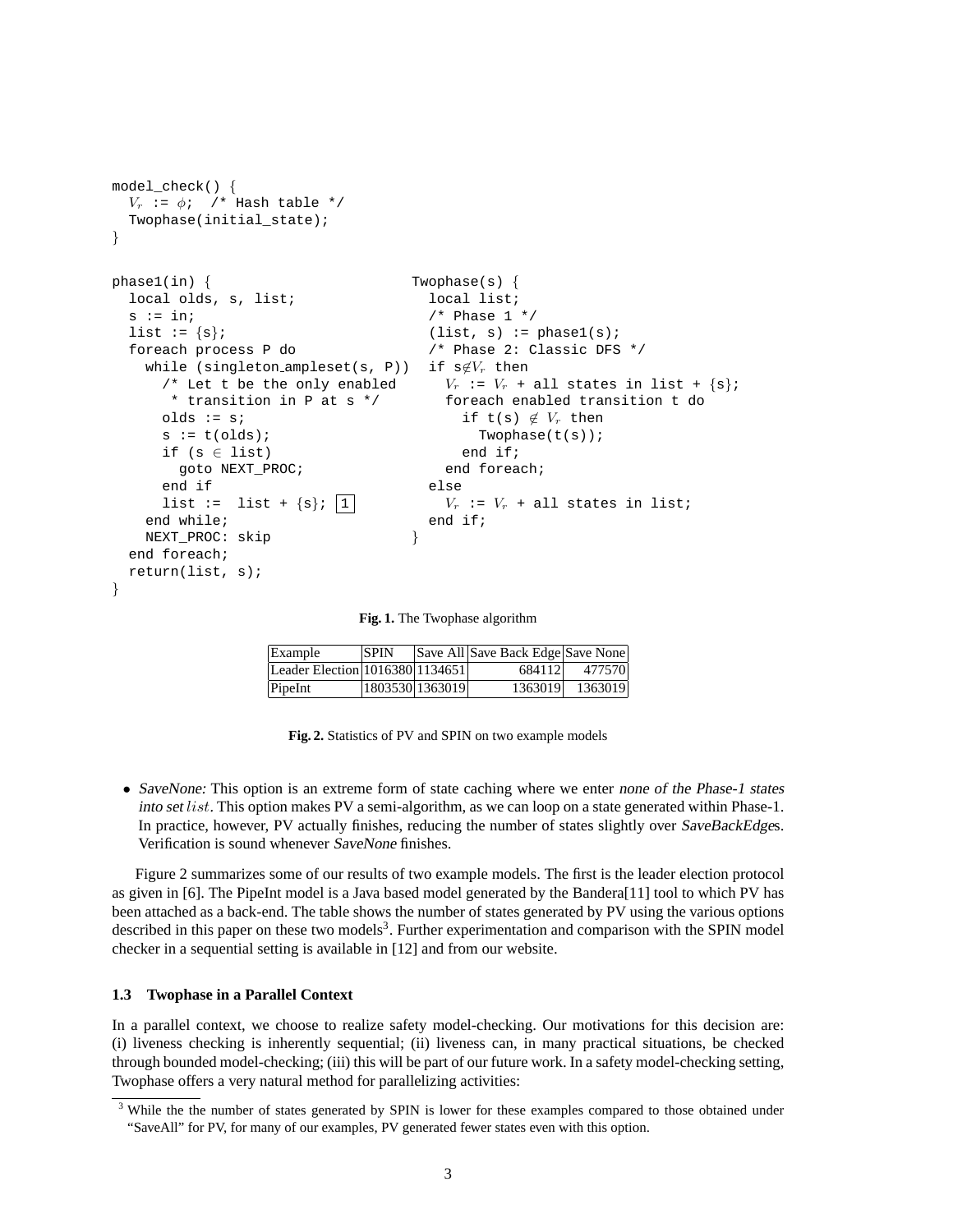- While in phase 1, we can avoid communication between the parallel nodes altogether. In contrast, in previous works that employ a uniform hashing function for work distribution (e.g., [13]), on the average  $(N - 1)$  out of the N next-states are sent elsewhere, thus causing a flurry of communication per model-checking step. Sequences of states that are generated while in phase1 are akin to a *dynamically determined* dstep – essentially, a sequential chunk of computation that need not be interleaved with other computations. In a parallel setting, these are also the "quiet" epochs where communication need not occur.
- At the end of phase1, when we do the "Classic DFS," we can perform state distribution, and resume with a phase1 step for each of the distributed states.

To sum up, the main observations of this paper are threefold. First, the absence of the in-stack check in Twophase makes its extension to a distributed setting highly parallel. We need no "worst case" assumptions as in [8]. Second, it also leads to reduced communication activities during phase1, and also supports selective state caching during phase1. Last but not least, if we were to extend Twophase for distributed LTL-x checking, it would also not need the proviso bit and the associated complications.

#### **1.4 Roadmap**

In the next section, we briefly survey related work. In the remainder of the paper, we present the algorithm for parallel model checking using the Twophase partial order reduction algorithm. We present a method for further reducing the memory requirement of a distributed model checking computation. We will discuss some of the implementation details and give preliminary results on the Leader Election and PipeInt Promela models.

#### **1.5 Related work**

Work in parallel and distributed model checking can be divided into the categories of *explicit state representation based* and *symbolic state representation based*.

**Explicit state Safety model checking:** Most work on distributed model checking focus on safety model checking. In [14], Stern and Dill report their study of parallelizing the Mur $\phi$  Verifier [2]. It originally ran on the Berkeley Network of Workstations (NOW) [15] using the Berkeley Active Messages library. It was subsequently ported to run on the IBM SP2 processor. Mur $\phi$  is a safety-only explicit state enumeration model checker. In its parallel incarnation, whenever a state on the breadth-first search queue is expanded, a uniform hashing function is applied to each successor s to determine its "owner" – the node that records the fact that s has been visited, and pursues the expansion of s.

We [16] have recently ported parallel Mur $\phi$  from Active Messages to the popular MPI [17] library. Despite our relative inattention to performance for reasons of expediency, our speed-up figures for runs on the Testbed are very encouraging [18]. The largest model we ran far exceeds the sizes run by Stern and Dill.

In [19], a distributed implementation of the SPIN [20] model checker, restricted to perform safety model checking, and similar to [14], is described. Their first innovation is in state distribution. They exploit the structure of SPIN's state representation and reduce (heuristically) the number of times a state is sent to other nodes. In addition, they employ look-ahead computation to avoid cases where a state is sent elsewhere, but very soon generates a successor that comes back to the original node. Their algorithm is also compatible with partial order reduction, although the reported results to date do not include the effects of this optimization. Their examples are standard ones such as 'Bakery' and 'Philosophers' running on upto four nodes on 300MHz machines with 64M memory. In [21], the algorithm of [14] is adapted to Uppal, a timed automaton modelchecker, and applied to many realistic industrial-scale protocols, running on 24, 333MHz Sun Enterprise machines. Several scheduling policies are studied along with speed-up results.

In [22], parallel state space construction for labeled transition systems (LTSs) obtained from languages such as LOTOS is described. They use a cluster of 450MHz machines of upto 10 processors, each with 0.5GB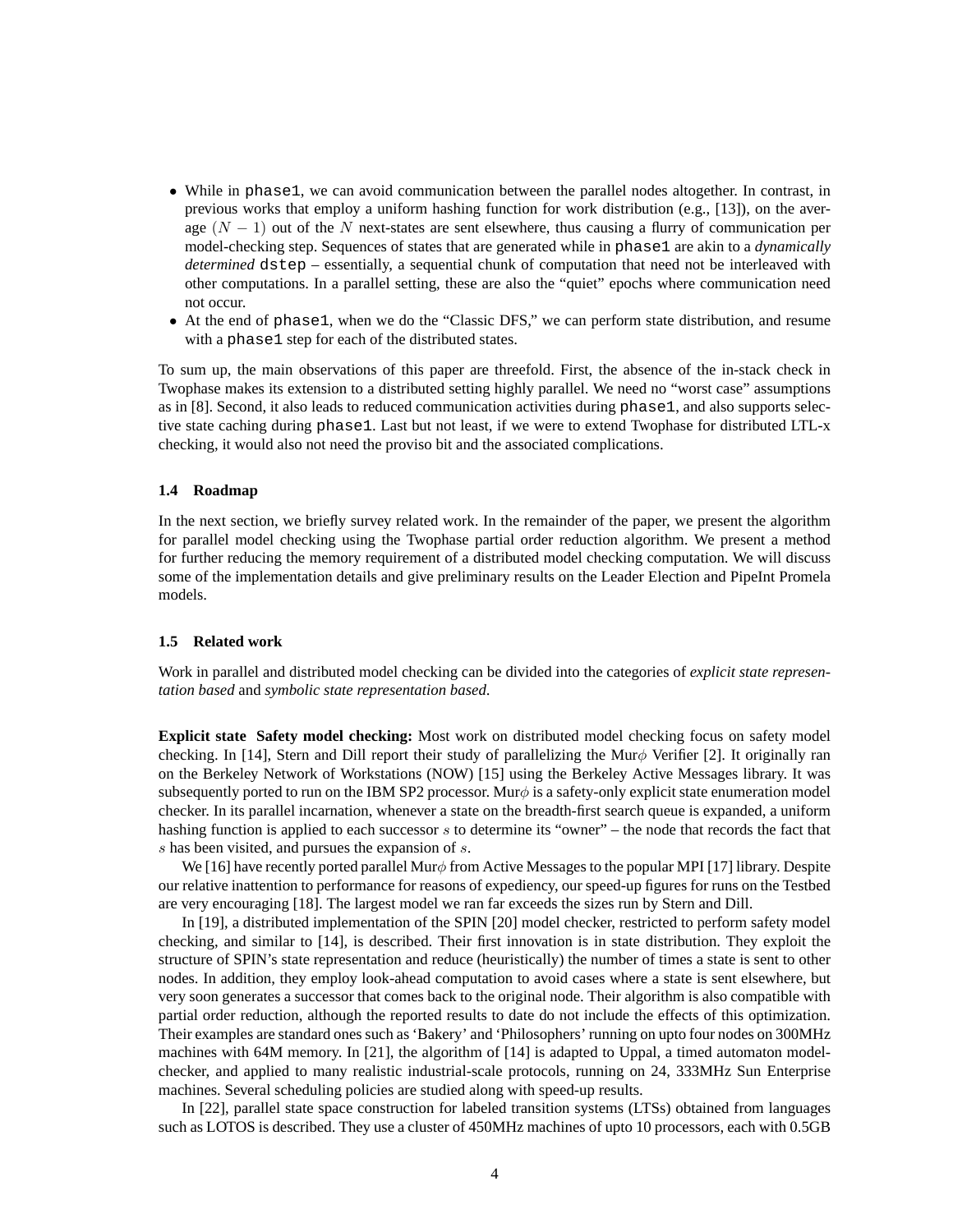of memory. They use the widely supported Socket library. They obtain speedups on most examples (industrial bus protocols) and perform analysis of the effects of communication buffers on overall performance.

In [23], issues relating to software model checking and state representation are discussed. A large number of load distribution policies are discussed, and preliminary experimental results are reported. Many of these ideas are adaptations of techniques from their original work [19] to work well in the context of a software model such as Java.

**LTL-x model checking:** Several works go beyond state space reachability and attempt the distributed model checking of more expressive logics. In [24], the authors build on [19] and create a distributed LTL-x model checker. The main drawback of their work is that the standard [9, 25] nested depth-first search algorithm employed to detect accepting (violating) Büchi automaton cycles tends to run sequentially in a distributed context, as the postorder enumeration of the "seed" states is still essential. They ameliorate the situation slightly by employing a data-structure called DepS that records how states were transported from processor to processor, and gathering the postorder numbering of the seed states in a distributed manner. However, the seed states still end up in a central queue, and are processed sequentially. A small degree of pipelining parallelism appears possible between the inner depth-first search on the "left half" of the search tree and the outer depth-first search on the "right half" of the search tree. Their paper reports feasibility (without actual examples) on a nine 366MHz Pentium cluster.

In  $[26]$ , Büchi acceptance is reduced to detecting negative cycles (those that have a negative sum of edge weights) in a weighted directed graph. This reduction is achieved by attaching an edge-weight of '-1' to all outgoing edges out of an accepting state, and a weight of '0' to all other edges.

**Symbolic state** In [27], scalability in parallel reachability analysis is studied. Their system carries out BDD based reachability analysis on a distributed platform. Their primary objective is to obtain the benefits of the large combined amounts of memory in a distributed context. Their study includes various slicing heuristics as well as their performance on upto 32, 266MHz RS6000 machines, each with 256MB memory, connected by a 16Mb/s token ring. Their distributed implementation could reasonably well utilize the available memory (the memory overhead being close to a factor of three), and in one case reached 35 steps in the fixed-point iteration, compared to 18 steps on a uniprocessor with 768MB memory. In [28], a distributed on-the-fly symbolic model checking algorithm for RCTL, a simplified temporal logic used for hardware verification and test generation, is presented. The machines used are identical (at least in features) to that used in [27]. Speedup characteristics for various circuit and hardware benchmarks are presented. Finally, in [29], a distributed symbolic model checking algorithm for  $\mu$ -calculus, its correctness proof, as well as sources of scalability are presented.

The use of parallel and distributed machines for hardware verification in contexts other than model checking have been widely researched. Of recent heightened interest are Boolean Satisfiability methods whose parallelization is also under study [30].

### **2 Parallel Twophase Algorithm**

Sequential SPIN and PV both use a depth first search for model checking safety properties. The distributed version of SPIN in [8] maintains the depth first search strategy. Since Twophase is not dependent upon a search stack, the distributed version of PV can be implemented using a breadth first search strategy, which is what we do. This is a real advantage since BFS is inherently parallel while DFS is inherently sequential (P-complete).

The state space is partitioned statically using a hashing function. This function attempts to uniformly divide the state space among the participating network nodes. When a global state  $s$  is reached in the search, Phase-2 is entered, and the successors of s are computed using the partitioning function and sent to the owned nodes, or (if owned locally) enqueued locally. Each of these nodes are expanded using Phase-1. Figure 3 shows the complete algorithm. Phase-1 remains the same as the sequential depth first version. Note that the ignoring problem is avoided using a completely local list.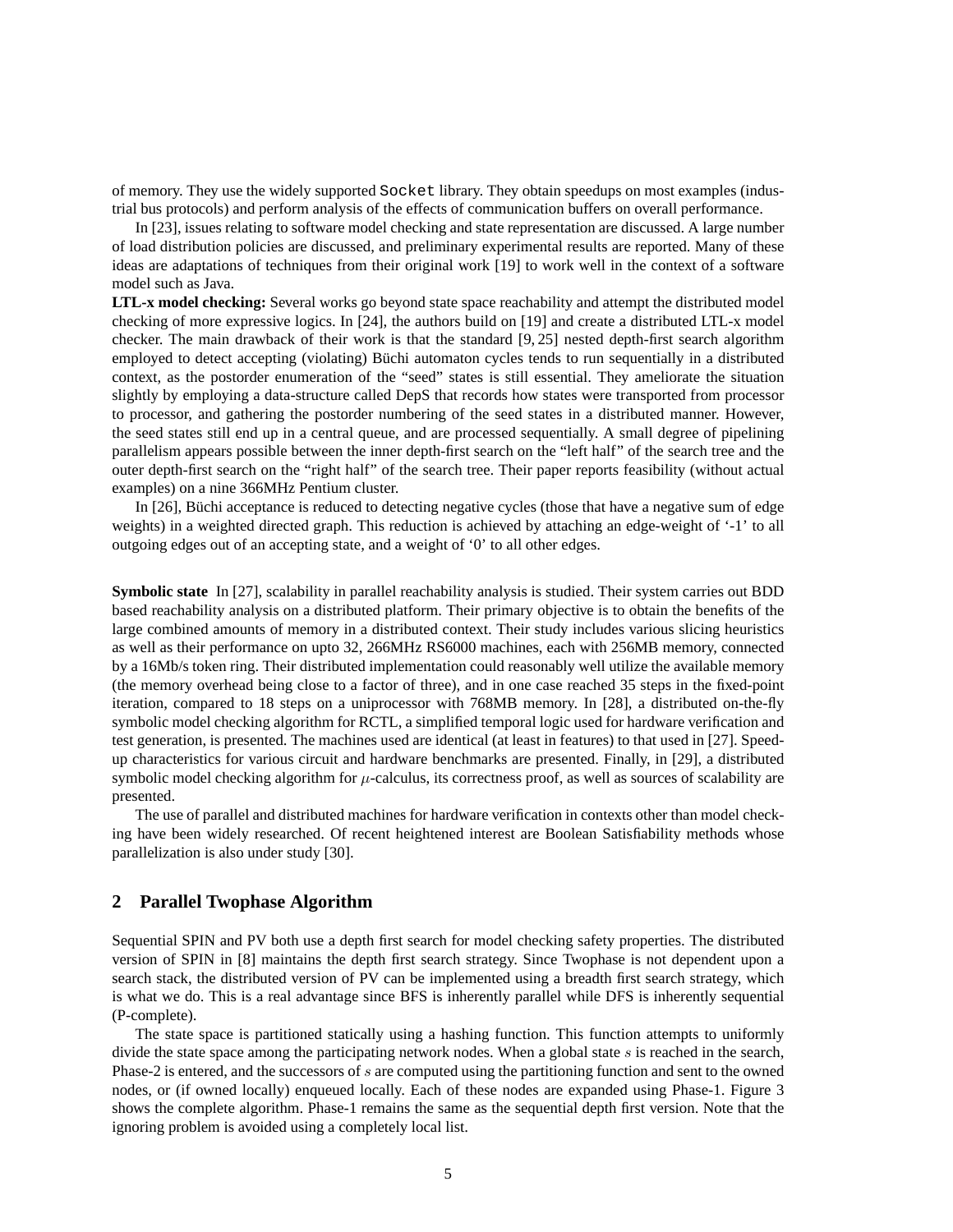```
10 procedure DistributedTwophase(myid)
11 s = initial state
12 V = \{\} /* Set of visited states */
13 Q = \{\} /* Queue of states waiting to be expanded */
14 list = \{\} /* The ''mini-list'' */
15 s = Phase1(\&list, s)16 \tV = V + states in list17 i = partition(s)
18 if i == myid
19 Q = Q + \{s\}20 else
21 send(s, i)
22 while search is not complete
23 s = 0 head
24 t = set of enabled transitions in s
25 for each transition in t
26 if t(s) not in V
27 s = Phase1(&list, t(s))
28 \tV = V + \text{states in list}29 i = partition(s)
30 if i == myid
31 Q = Q + \{s\}32 else
33 send(s, i)
34 end if
35 end if
36 end for each
37 end while
38 end procedure
```
**Fig. 3.** The Distributed BFS version of Twophase.

Partial order reduction can be easily disabled in the distributed version of the Twophase algorithm as well. By not executing line 27 of Figure 3 a classical distributed breadth first search remains.

In many cases, Phase-1 executes transitions that will cross the boundary of the state space partition. Thus at least one, and as many as all of the states entered into the list are not "owned" by the node performing the computation. In this case it is not necessary for the local node to retain these states in the state store. They are then marked for removal at the termination of Phase-1. This technique can be used with all of the selective state caching variants described above. This is termed the "drop non-local states" or simply "Drop States" optimization.

With the elimination of a search stack, a technique for generating error trails has also been implemented. When a state  $(s')$  is entered into the state store, a memory reference to the state store location containing the global predecessor (s) of the new state  $(s')$  is also entered, along with a small constant amount of information about the state (s). This works quite naturally in a distributed setting since the only additional information needed is the rank of the node that created the state (s).

When an error state is visited the state store can then be traversed from the error state, across global states, to the initial state. If it is necessary to traverse multiple partitions of the state space, the error trail generated so far is packed and transmitted to the next process in the trail. An error trail can then be simulated in a sequential setting.

Finally termination detection of an exhaustive search (where no error is found), is done using the Dijkstra-Scholten algorithm for stable condition detection in a diffused computation[31].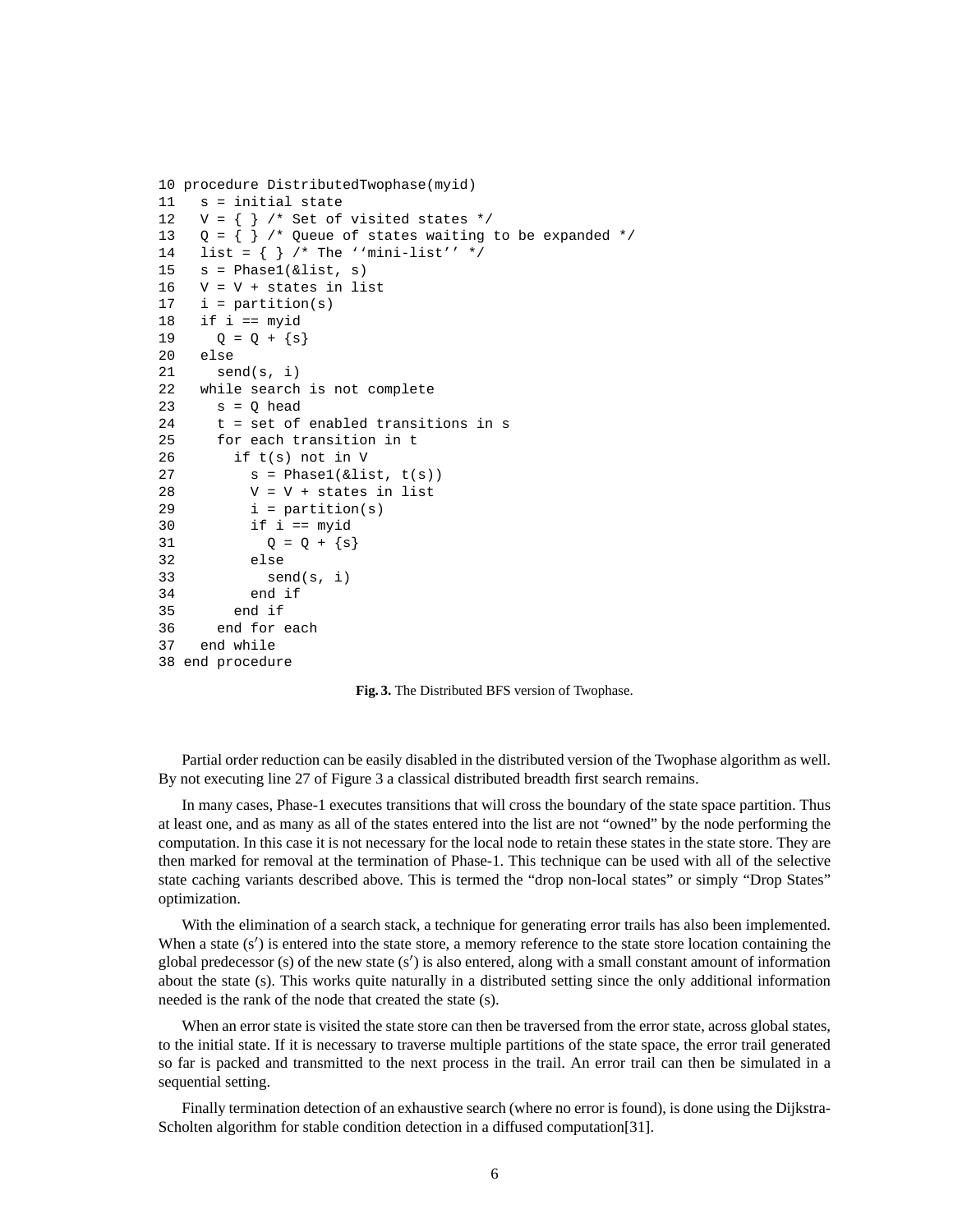# **3 Experimental Results**

Results of model checking the Leader Election protocol, as shown in [6], along with the Java based, Bandera generated, PipeInt model are shown from this section onwards. All experiments done under "No Twophase" are with partial order reduction turned off. In most cases, such runs do not finish. We only report the number of states generated (runtime, message count, etc, are reported for a few examples now - we will have a full account in our final version). In all the experiments, the *number of processes* are the number of process in the model – all runs were using one Unix process per node.

Figure 4 shows the number of states placed in the state store while performing an exhaustive search both with and without partial order reduction as described above. We also include the statistics on the heuristic used to determine which states to enter into the list. Notice that we can use the Save All and Save Backedges options in combination with Drop States or its opposite, namely Save States. In all these cases,

| Number of                  | No      | Save              | Save         | Save           | Save     |  |
|----------------------------|---------|-------------------|--------------|----------------|----------|--|
| Network Nodes Twophase All |         |                   | BackEdge All |                | BackEdge |  |
|                            |         | <b>SaveStates</b> |              | DropStates     |          |  |
| 6 Processes                |         |                   |              |                |          |  |
|                            | 221239  | 47086             | 33166        | 47086          | 33166    |  |
| $\overline{c}$             | 221239  | 53791             | 36449        | 34398          | 25327    |  |
| $\overline{4}$             | 221239  | 58274             | 38397        | 31221          | 23723    |  |
| 8                          | 221239  | 66777             | 40480        | 20644          | 14739    |  |
| 7 Processes                |         |                   |              |                |          |  |
| 1                          | 1719197 | 243704            | 169637       | 243704         | 169637   |  |
| $\overline{c}$             | 1719197 | 277614            | 185567       | 185052         | 135139   |  |
| 4                          | 1719197 | 314701            | 199870       | 150847         | 118028   |  |
| 8                          | 1719197 | 334506            | 211079       | 135169         | 106307   |  |
| 8 Processes                |         |                   |              |                |          |  |
| 1                          |         | $n/a$   1243666   |              | 857554 1243666 | 857554   |  |
| 2                          |         | $n/a$   1416659   | 963177       | 909948         | 671314   |  |
| 4                          |         | $n/a$   1582202   | 1023171      | 747522         | 584468   |  |
| 8                          |         | n/a 1727274       | 1084586      | 617526         | 497252   |  |
|                            |         |                   |              |                |          |  |

**Fig. 4.** Number of states generated for the Leader Election Protocol

| Number of                  | No. | <b>Save</b>        | Save          | <b>Save</b>        | <b>Save</b>      |
|----------------------------|-----|--------------------|---------------|--------------------|------------------|
| Network Nodes Twophase All |     |                    | Back Edge All |                    | <b>Back Edge</b> |
|                            |     | <b>Save States</b> |               | <b>Drop States</b> |                  |
|                            | nc  | nc                 | 349708        | nc                 | 349708           |
|                            | nc  | nc                 | 375506        | nc                 | 266106           |
|                            | nc  | nc                 | 375506        | nc                 | 266106           |
|                            |     | nc 4310733         |               | 377906 1298669     | 263186           |

**Fig. 5.** Number of states generated exploring the PipeInt Bandera model

The state count for the PipeInt model is shown in figure5. The model is much larger than the Leader Election protocol (the former has a 3000-bit state-vector and the latter a 500-bit state vector).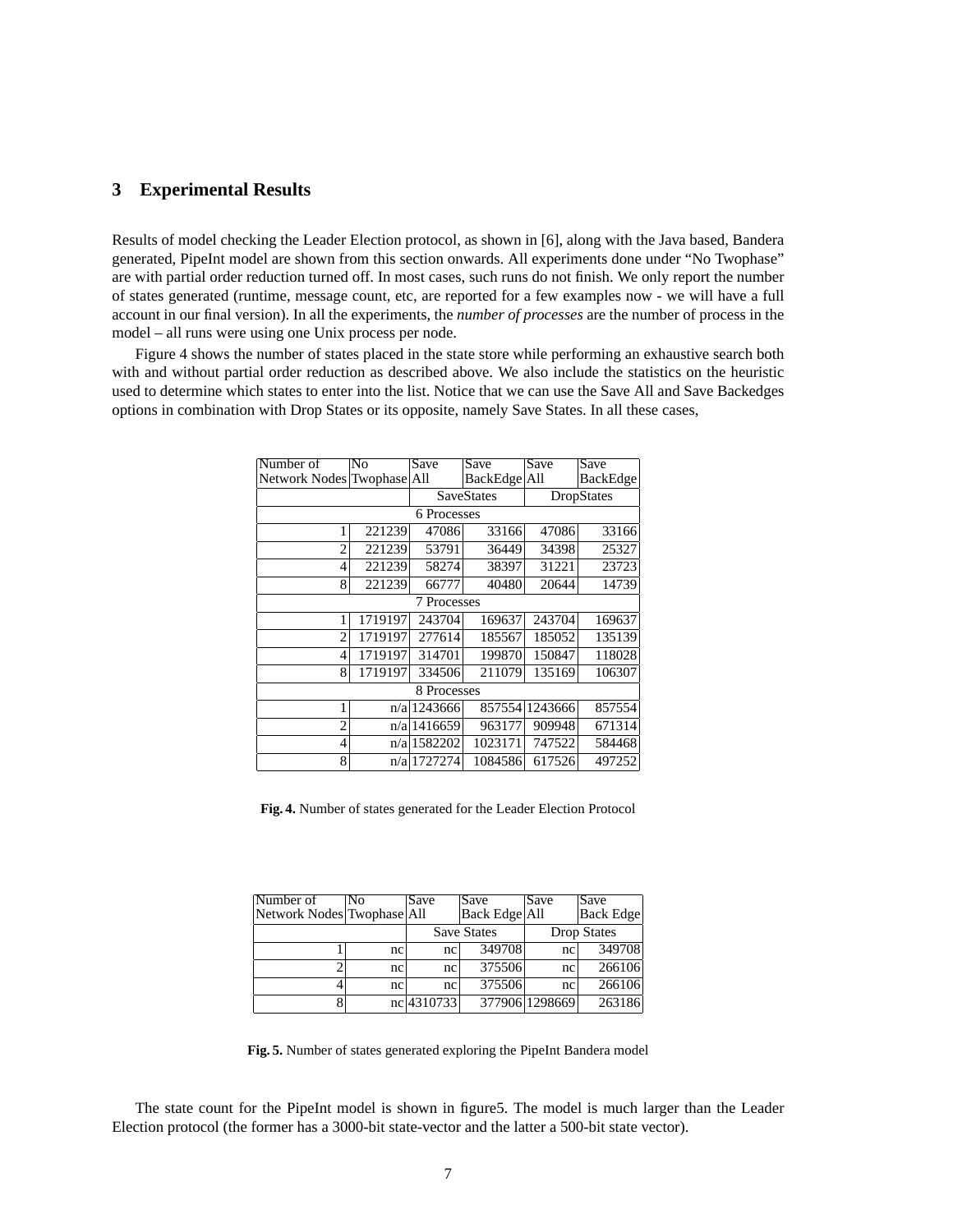The number of messages between network nodes is shown in Figure 6 and 7. By communicating only global states, a natural consequence of using partial order reduction is a reduction of communication between network nodes.

| Number of                         |         |        |  |  |
|-----------------------------------|---------|--------|--|--|
| Network Nodes Not Reduced Reduced |         |        |  |  |
| 6 Processes                       |         |        |  |  |
| 2                                 | 214063  | 11343  |  |  |
| $\overline{4}$                    | 277764  | 14795  |  |  |
| 8                                 | 418088  | 25217  |  |  |
| 7 Processes                       |         |        |  |  |
| $\overline{c}$                    | 1855347 | 63727  |  |  |
| 4                                 | 2440071 | 94509  |  |  |
| 8                                 | 3269492 | 109306 |  |  |
| 8 Processes                       |         |        |  |  |
| $\mathfrak{D}$                    | nc      | 358795 |  |  |
| 4                                 | nc      | 492444 |  |  |
| 8                                 | nc      | 603660 |  |  |

**Fig. 6.** Number of messages passed for Leader Election Protocol

The Leader Election protocol with 8 processes in the model does not finish on eight machines without partial order reduction. Similarly, the PipeInt model requires much more memory to exhaustively search the state space without partial order reduction.

| Number of                         |                 |        |
|-----------------------------------|-----------------|--------|
| Network Nodes Not Reduced Reduced |                 |        |
|                                   | nc <sub>l</sub> | 96326  |
|                                   | nc <sub>1</sub> | 128646 |
|                                   | nc <sub>l</sub> | 167988 |

**Fig. 7.** Number of messages passed exploring the PipeInt Bandera model

The experiments were performed on a computational cluster of eight FreeBSD workstations. Each has 512MB memory and one 850MHz Intel PentiumIII CPU. The MPICH[32] implementation of the MPI standard is used for message passing between network nodes. Figure entries showing "nc" indicate the computation was Not Complete. In each of these cases there was not enough memory to successfully generate the entire state graph. (We have not resorted to any hash-compaction techniques yet.)

# **4 Conclusions**

We have presented a distributed partial order reduction based safety verification algorithm that is a variant of the sequential Twophase [3] algorithm. The advantages of this algorithm are:

- It avoids the inherently sequential in-stack check.
- Since no stack is needed, we can use BFS (which is inherently parallel) as opposed to DFS.
- It allows natural task partitioning that also reduces the amount of communication.
- It supports selective state caching in conjunction with a "drop non-local states" optimization.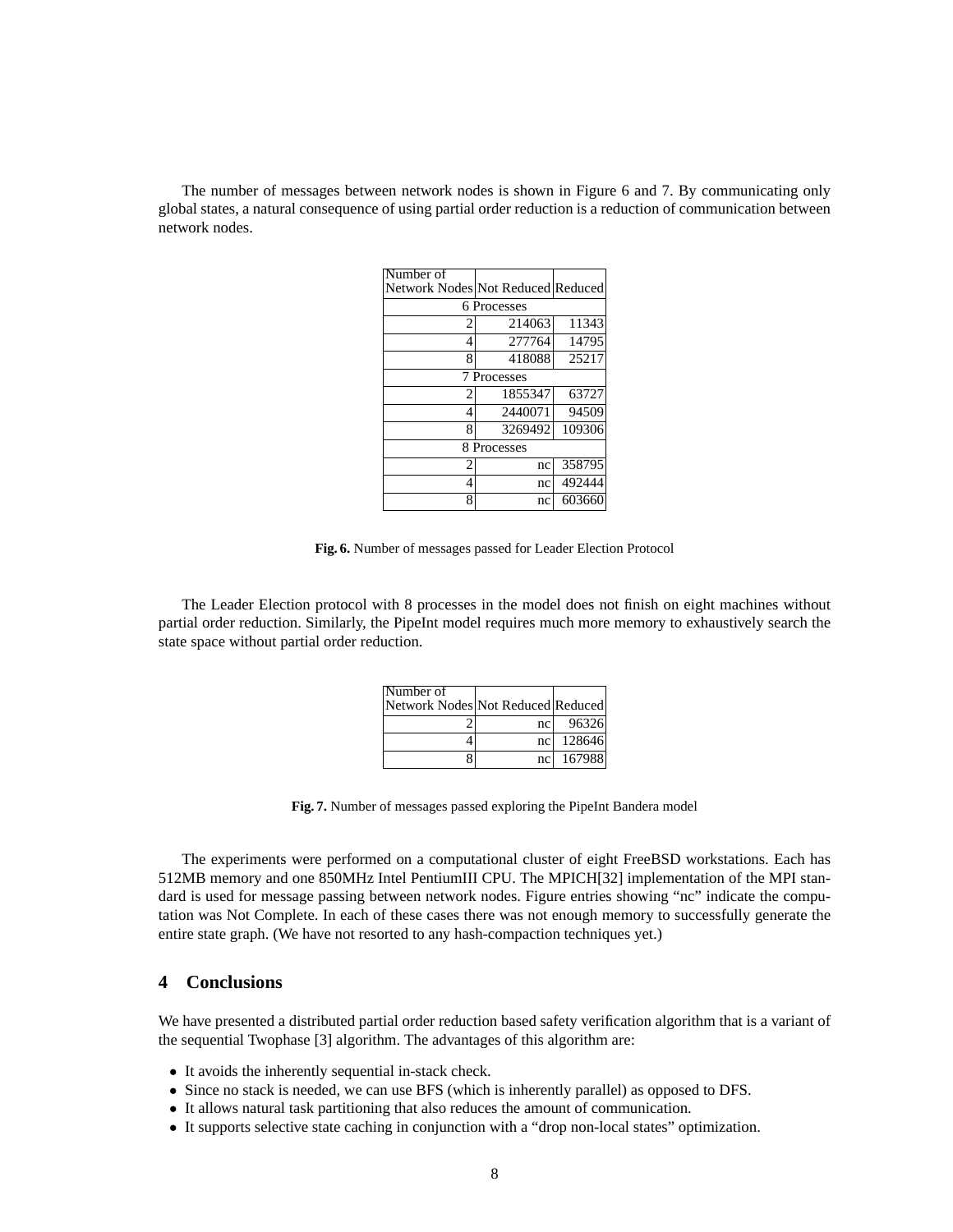• The advantages are obtained in protocol verification and distributed software model-checking in conjunction with Bandera.

Our future work will include application-level checkpointing to be able to suspend and/or rerun crashed parallel model-checks, hash compaction, and possibly symmetry reduction also.

# **References**

- 1. Gerard Holzmann. *Design and Validation of Computer Protocals*. Prentice Hall, 1991.
- 2. David Dill. The murφ verification system. In *Computer Aided Verification (CAV)*, pages 390–3, 1996.
- 3. Ratan Nalumasu and Ganesh Gopalakrishnan. An efficent partial order reduction algorithm with an alternative proviso implementation. *Formal Methods in System Design*, 20(3):231–247, May 2002.
- 4. Richard J. Lipton. Reduction: A method of proving properties of parallel programs. *Communications of the ACM*, 18(12), December 1975.
- 5. Martin Rinard and Pedro Diniz. Commutativity analysis: A new analysis technique for parallelizing compilers. *ACM Transactions on Programming Languages and Systems*, 19(6):1–47, November 1997.
- 6. Edmund M. Clarke Jr., Orna Grumberg, and Doron A. Peled. *Model Checking*. The MIT Press, 2000.
- 7. G.J. Holzmann, P. Godefroid, and D. Pirottin. Coverage preserving reduction strategies for reachability analysis. In *Proc. 12th Int. Conf on Protocol Specification, Testing, and Verification, INWG/IFIP*, Orlando, Fl., June 1992.
- 8. Flavio Lerda and Riccardo Sisto. Distributed-memory model checking with SPIN. In *Proc. of the 5th International SPIN Workshop*, volume 1680 of *LNCS*. Springer-Verlag, 1999.
- 9. C. Courcoubetis, M. Vardi, P. Wolper, and M. Yannakakis. Memory efficient algorithms for the verification of temporal properties. pages 233–242, June 1990.
- 10. G. J. Holzmann and Doron Peled. An improvement in formal verification. In *Proc. Formal Description Techniques, FORTE94*, pages 197–211, Berne, Switzerland, 1994. Chapman & Hall.
- 11. James C. Corbett, Matthew B. Dwyer, John Hatcliff, Shawn Laubach, Corina S. Pasareanu, Robby, and Hongjun Zheng. Bandera: extracting finite-state models from java source code. In *International Conference on Software Engineering*, pages 439–448, 2000.
- 12. Ganesh Gopalakrishnan, Ratan Nalumasu, Robert Palmer, Prosenjit Chaterjee, and Ben Prather. Performance studies of pv: an on-the-fly model-checker for ltl-x featuring selective state caching and partial order reduction. Technical Report UUCS-01-004, The University of Utah, School of Computing, January 2001.
- 13. Ulrich Stern and David L. Dill. Parallelizing the Murφ verifier. In *Computer Aided Verification*, pages 256–278, 1997.
- 14. Ulrich Stern and David Dill. Parallelizing the Murφ verifier. *Formal Methods in System Design*, 18(2):117–129, 2001. (Journal version of their CAV 1997 paper).
- 15. Thomas E. Anderson, David E. Culler, and David A. Patterson. A case for networks of workstations: Now. *IEEE Micro*, February 1995.
- 16. Hemanthkumar Sivaraj. MPI port conducted in October 2001. Personal Communication.
- 17. Peter Pacheco. *Parallel Programming with MPI*. Morgan Kaufmann, 1996. ISBN 1-55860-339-5.
- 18. Prosenjit Chatterjee, Hemanthkumar Sivaraj, and Ganesh Gopalakrishnan. Shared memory consistency protocol verification against weak memory models: refinement via model-checking. To appear in CAV'02.
- 19. Flavio Lerda and Riccardo Sisto. Distributed-memory model checking with spin. In *Proceedings of the 5th International SPIN Workshop*, pages 22–39, 1999.
- 20. G. J. Holzmann. The model checker SPIN. *IEEE Transactions on Software Engineering*, 23(5):279–295, May 1997. Special issue on Formal Methods in Software Practice.
- 21. G. Behrmann, T.S. Hune, and F.W. Vaandrager. Distributed timed model checking how the search order matters. In *Computer Aided Verification (CAV)*, pages 216–231, 2000. LNCS 1855.